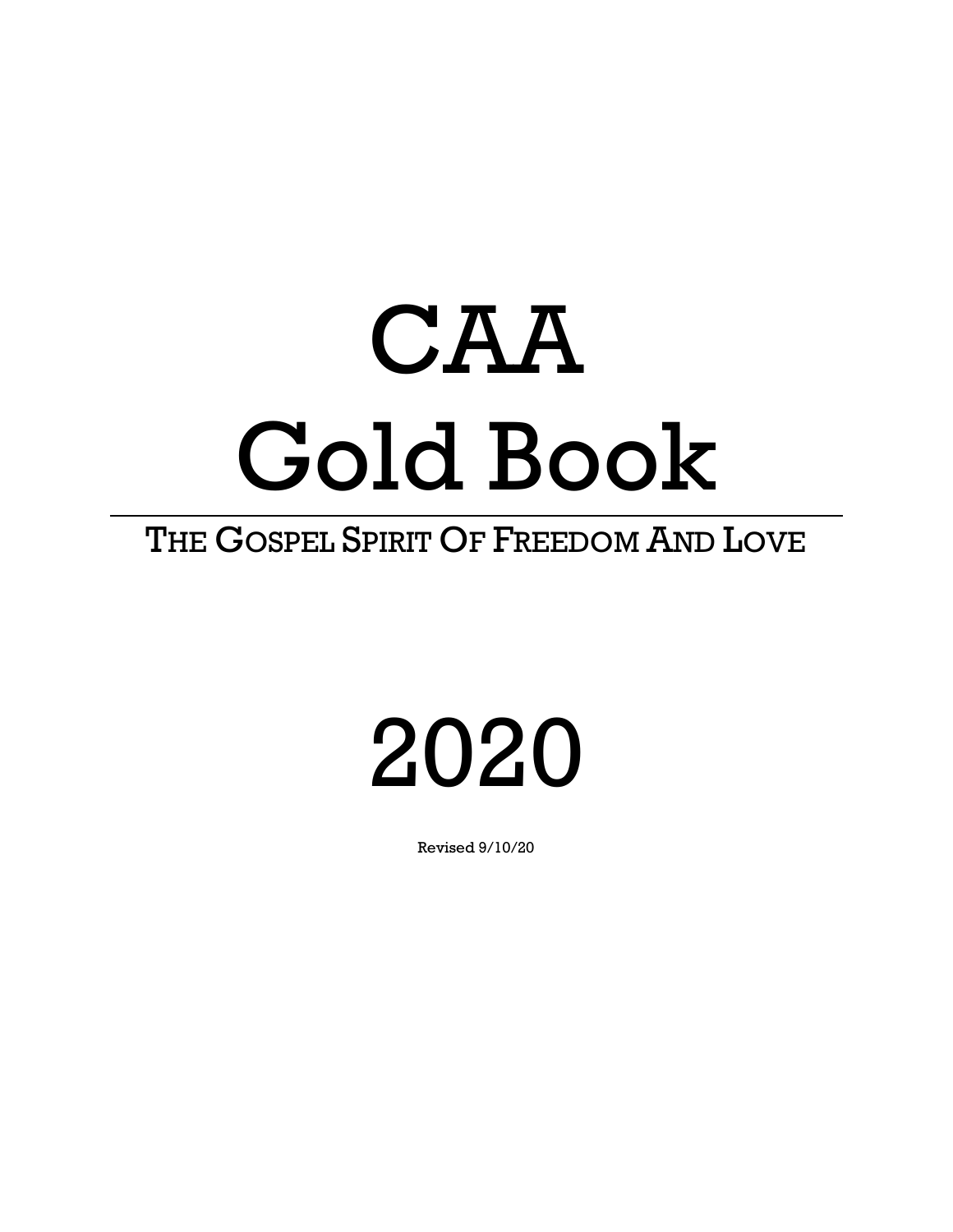#### **Table of Contents**

<span id="page-1-0"></span>

| Article VIII - Executive Committee Officers: Term, Vacancies, Removal 5 |  |
|-------------------------------------------------------------------------|--|
|                                                                         |  |
|                                                                         |  |
|                                                                         |  |
|                                                                         |  |
|                                                                         |  |
|                                                                         |  |
|                                                                         |  |
|                                                                         |  |
|                                                                         |  |
|                                                                         |  |
|                                                                         |  |
|                                                                         |  |
|                                                                         |  |
|                                                                         |  |
|                                                                         |  |
|                                                                         |  |
|                                                                         |  |
|                                                                         |  |
|                                                                         |  |
|                                                                         |  |
|                                                                         |  |
|                                                                         |  |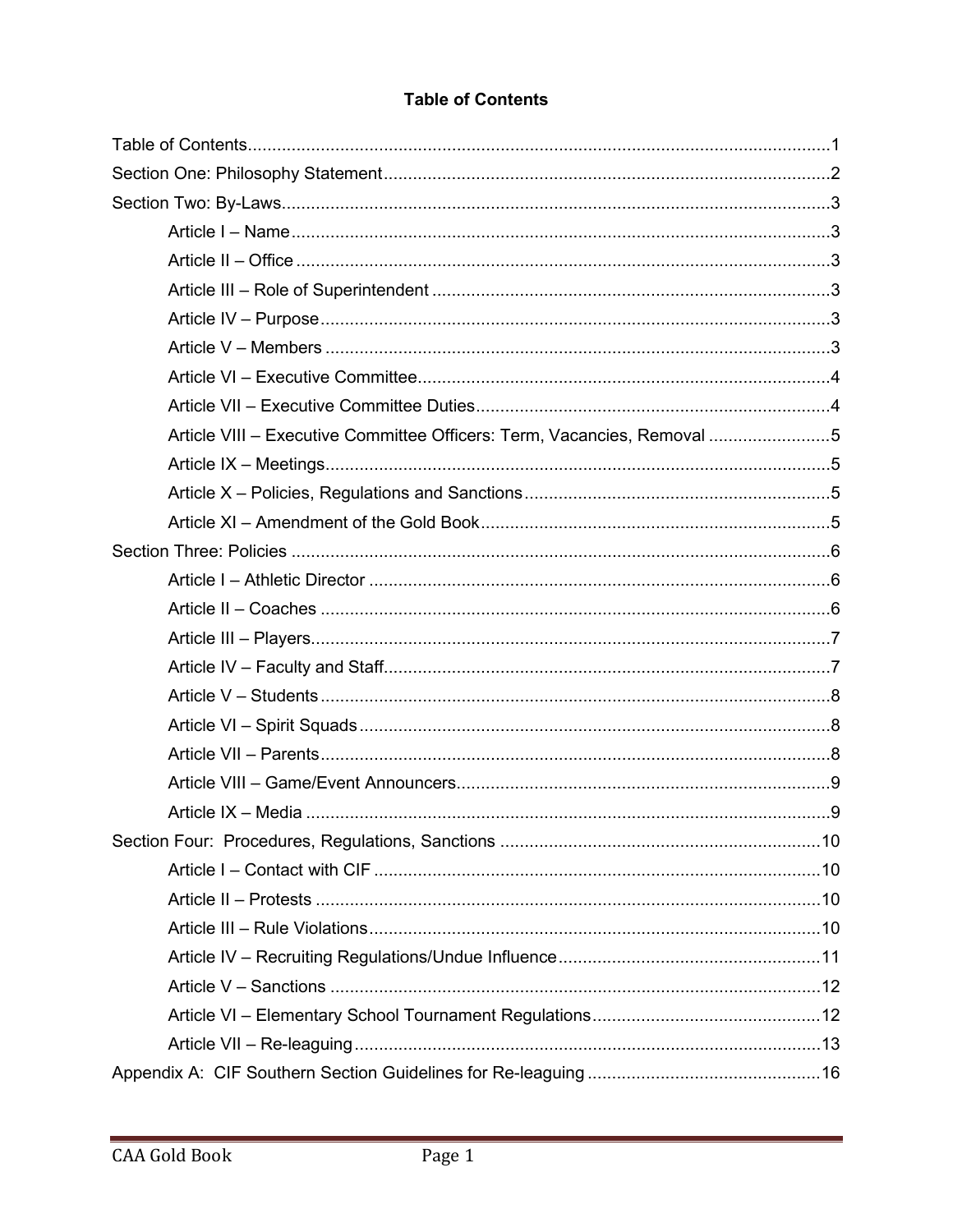#### <span id="page-2-0"></span>**Section One: Philosophy Statement**

The Catholic school pursues the cultural goals and the natural development of youth to the same degree as any other school. What makes the Catholic school distinctive is its attempt to generate a community climate in the school that is permeated by the Gospel spirit of freedom and love. It tries to guide the adolescent in such way that personality development goes hand in hand with the development of the 'new creature' that each one has become through baptism.

In keeping with the spirit of this statement from the *Declaration on Christian Education*, members of the Catholic Athletic Association recognize the great value of interscholastic sports programs to Catholic school communities. These programs serve to bring the school community together in celebratory rituals, to counteract feelings of alienation by creating a sense of belonging to a group, and to heighten the appreciation of the public demonstration of values as evidence on the court and playing field.

At the same time, the members of the Association understand that the athletic program of a school is only one vehicle in the development of the student. Catholic education is concerned with the whole person of the student who, in the critical and formative years of adolescence, must become proficient in intellectual skills, reflective about all things moral, adept at interpersonal relationships, appreciative of physical attributes, committed to a Christian lifestyle, and dedicated to resolve the social issues that confront them.

We do not proclaim that the interscholastic sports program is the panacea for the social injustice of racism, classism, and sexism. However, Catholic educators--including parents and coaches- are conscious that a strong, Christian-values based athletic program can provide the context in which students of all races, socio-economic classes, and of both genders can learn to value, respect and appreciate the talents, skills and efforts of their peers--no matter the athlete's school affiliation.

The CAA acknowledges that the Gospel spirit of freedom and love is spelled out in the particular charism of each of its member schools. The various perspectives our schools bring to the education of our students the rich, diverse composition of the Association. From this diversity, emerges our common intention to promote in our student athletes:

- 1. The consciousness that they publicly demonstrate the Christian value of the joy of play;
- 2. Their willingness to articulate their appreciation of the efforts of their team mates,their coaches, the officials, and the members of the other school's team and staff;
- 3. The recognition of the contributions of parents and of the school's administration that make possible the sports program;
- 4. The practice of self-discipline that enables the athlete to properly control emotions during periods of stress, and to remain committed to the sport despite the difficulties that may arise during a season;
- 5. The knowledge that to be a representative of the school in the area of athletics is only one aspect of Christian witness to the community and as a service does not support selfpromotion.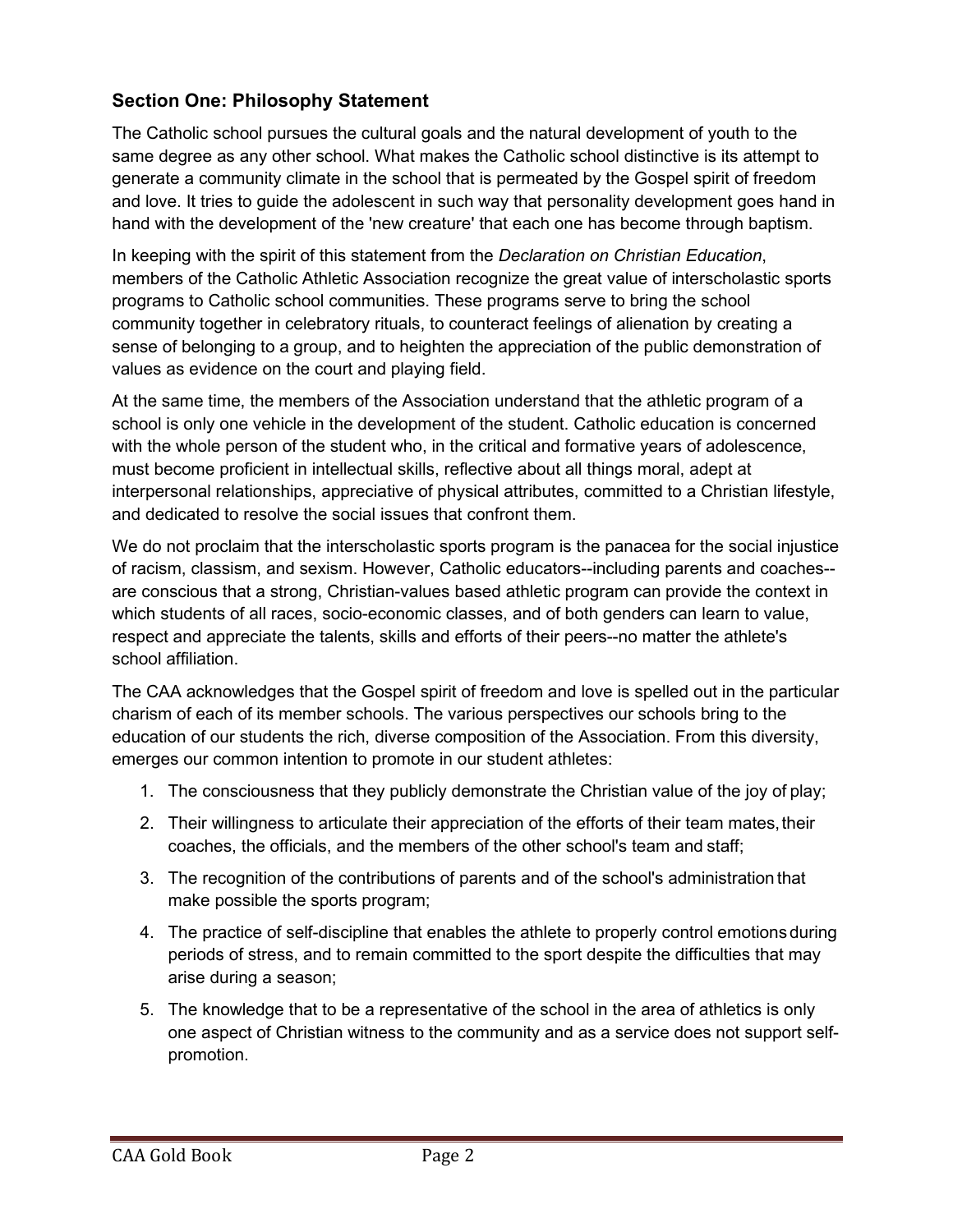#### <span id="page-3-0"></span>**Section Two: By-Laws**

#### <span id="page-3-1"></span>**Article I – Name**

The name of the association is the Catholic Athletic Association of the Archdiocese of Los Angeles.

#### <span id="page-3-2"></span>**Article II – Office**

The principal office for the transaction of the business of the association is located at the Department of Catholic Schools, 3424 Wilshire Blvd., Los Angeles, CA 90010.

#### **Article III – Role of the Superintendent**

The Deputy Superintendent of Secondary Schools for the Archdiocese of Los Angeles shall be notified of all transactions of the Association.

#### <span id="page-3-3"></span>**Article IV – Purpose**

The specific and primary purpose for which the association is formed is to direct and control the interscholastic athletic activities of member schools in accordance with the policies of the Archdiocese of Los Angeles and the regulations of the California Interscholastic Federation Southern Section (CIF-SS).

The Catholic Athletic Association (CAA) has the following general powers and purposes:

- 1. Coordinate the inter-league relations of member schools and to resolve such interleague problems, before referral to CIF.
- 2. Act, through the Executive Committee of the association, as the re-leaguing body for member schools.
- 3. Act as liaison between member schools and the CIF in all matters, except those specifically exempted by the by-laws.
- 4. Promote a favorable public image of the Catholic high school athletic program.

#### <span id="page-3-4"></span>**Article V – Members**

The Association members are:

- The Deputy Superintendent of Secondary Schools for the Archdiocese of Los Angeles is an ex- officio member of the association.
- The Principal of every Catholic secondary school in the Archdiocese of Los Angeles currently competing in the Parochial Geographic Area.
- The Principal of any other secondary school currently competing in the Parochial Geographic Area.
- Any new member to the CAA must be approved by a two-thirds majority of the Executive Committee and the Deputy Superintendent of Secondary Schools for the Archdiocese of Los Angeles.

The members' powers are:

- Make final decisions on policies, regulations, and sanctions (except in such matters delegated to the Executive Committee by the association by-laws).
- Offer proposals on matters concerning the interscholastic athletic program. Proposals may be submitted by any member school; proposals must be presented in writing to the Executive Committee before any action may be taken by the association. Proposals approved by the Executive Committee for consideration will be disseminated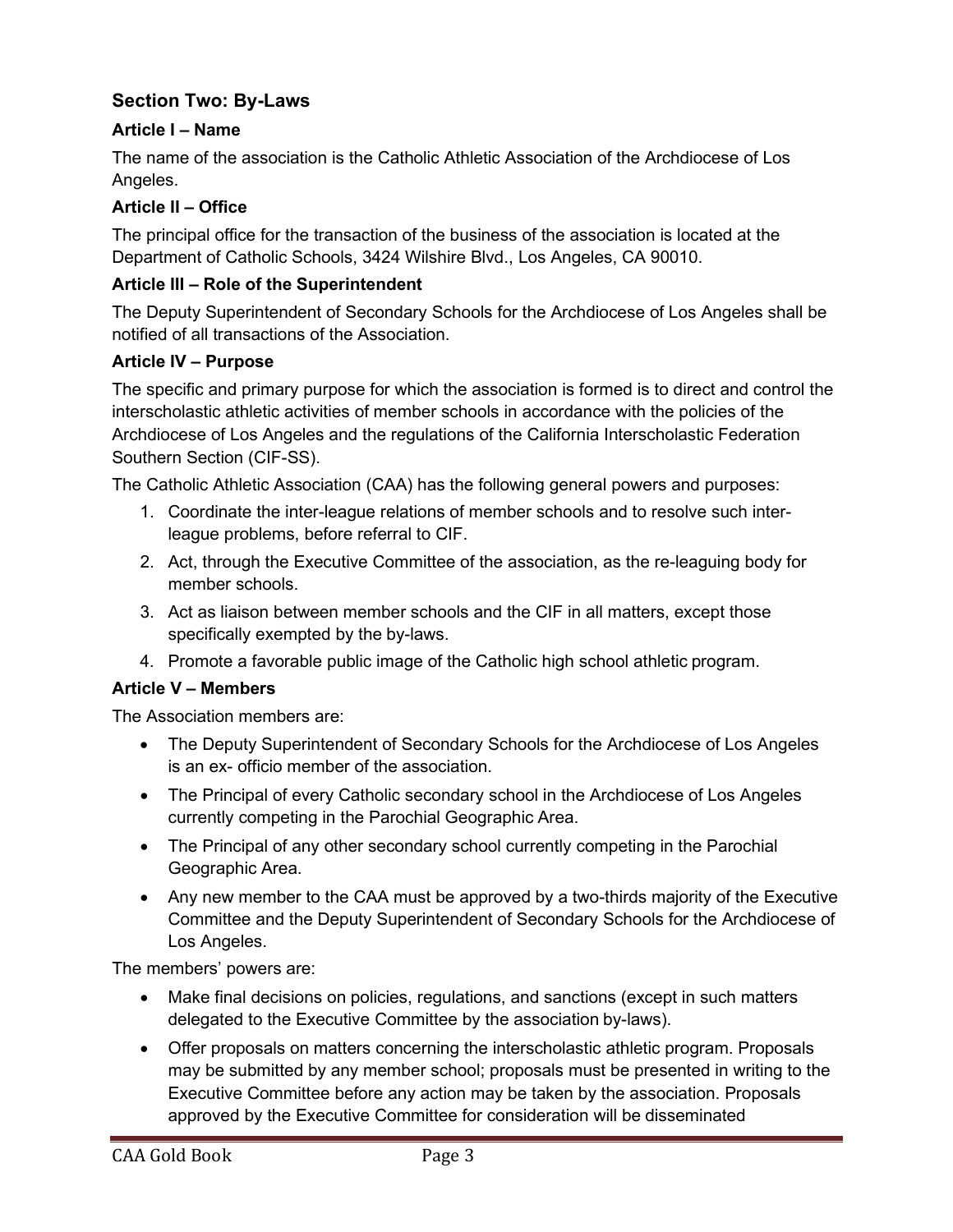electronically to the members one month before any vote on the proposal.

The duties of the members are:

- Attend all association meetings.
- Vote on matters put to the membership.
- Respond in writing to association questionnaires, surveys, etc.
- Know and abide by association policies, regulations and sanctions.
- Attend and participate in league meetings. During a league meeting league principals will elect a president for their respective league. The Principal President will represent his/her league on the Executive Committee and will serve as the league CIF-SS representative.

#### <span id="page-4-0"></span>**Article VI – Executive Committee**

The Executive Committee members are:

- League presidents
- Three member principals elected by the members as at-large representatives (three year term)
- CIF Southern Section Executive Committee representative
- Area Re-leaguing Chair
- Deputy Superintendent of Secondary Schools for the Archdiocese of Los Angeles (or his/her representative)

Association officers are elected by and from the Executive Committee members. The officer positions are:

- President
- Vice-President
- Secretary

#### <span id="page-4-1"></span>**Article VII – Executive Committee Duties**

The Executive Committee is responsible for carrying out the mission of the association. Toward this end the Executive Committee has the following duties:

- a. Provide leadership in the area of Christian values as they relate to interscholastic athletics.
- b. Support Catholic schools in their endeavor to create the proper balance between their sports programs and academic goals.
- c. Provide a structure and system for the equitable placement of schools in athletic leagues.
- d. Be an impartial problem-solving body for schools and leagues.
- e. Serve as a body to oversee conformity with CIF-SS policies and rules.
- f. Provide service to the membership by coordinating releaguing process as directed by CIF.
- g. Oversee and uphold the code of ethics for interscholastic sports.
- h. Provide in-service education in the area of sports programs to principals new to the CAA.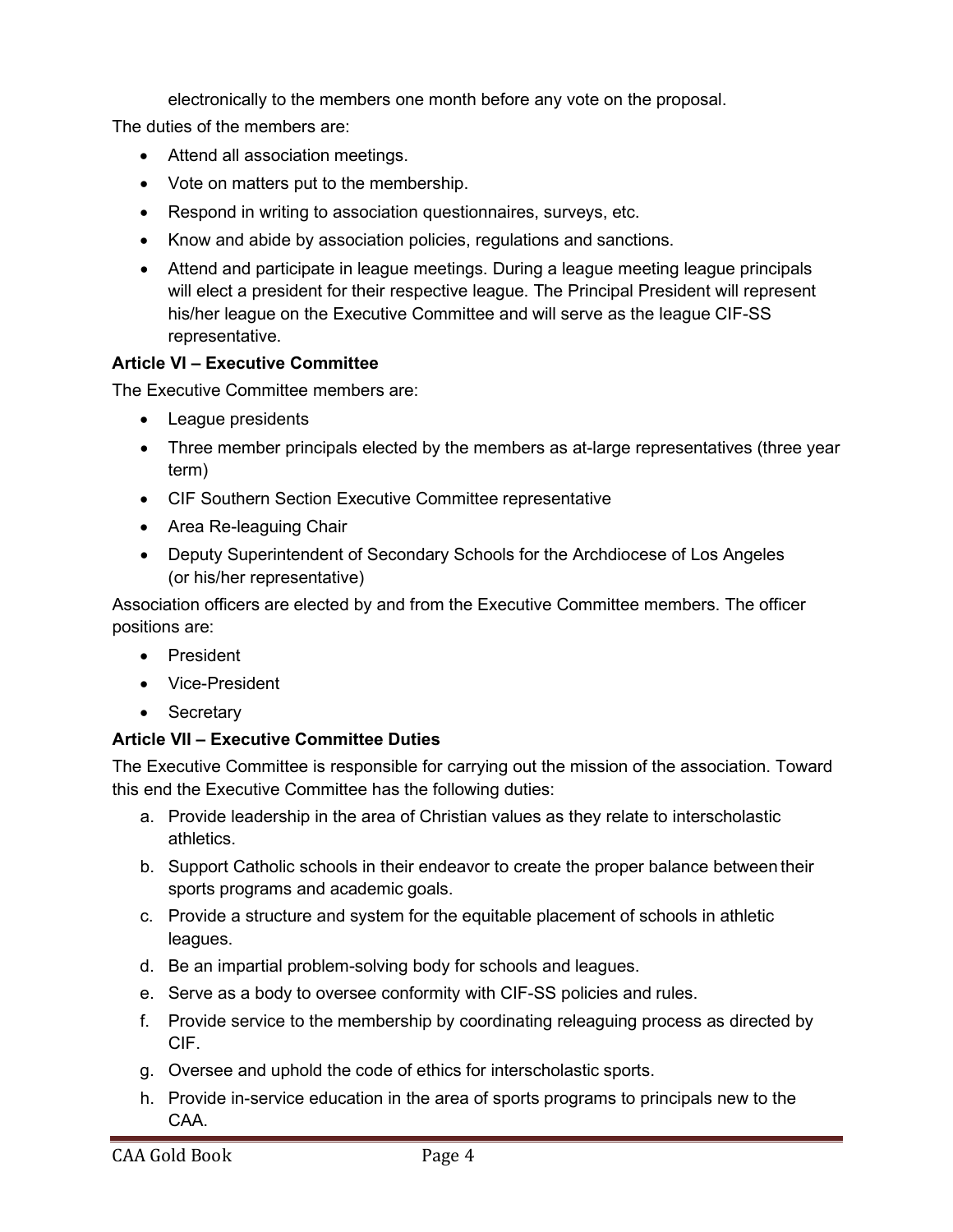- i. Present the membership's concerns to the Department of Catholic Schools.
- j. Serve as a clearing-house for league issues and positions as they relate to the committee member' vote at CIF-SS meetings.
- k. Serve as an advocating body for member schools in their appeal to CIF-SS, should such a situation arise.

#### <span id="page-5-0"></span>**Article VIII – Executive Committee Officers: Term, Vacancies, Removal**

Terms and Vacancies

- The President, Vice-President and Secretary are elected for one-year terms at the first meeting of the Executive Committee in the fall of each academic year. These officers may serve in the same position for no more than three consecutive years.
- One year prior to the beginning of the re-leaguing cycle the Executive Committee will select a CAA principal to serve as Area Re-leaguing Chair. This person is an ex officio member of the Executive Committee.
- Should a vacancy occur in any of these offices during the annual term, the Executive Committee selects one committee member to complete the term of office.

#### Removal

An officer of the Executive Committee may be removed from office by a simple majority vote of the Committee members for one of the following reasons:

- Engaging in public behavior unbefitting an officer of the Association.
- Failing to attend two or more Executive Committee meetings.

The Executive Committee member being subject to removal has the right to present his/her case to the Committee prior to the vote.

#### <span id="page-5-1"></span>**Article IX – Meetings**

The entire Association membership meets at least once a year.

The Executive Committee meets at least three times each academic year. The Executive Committee may also hold meetings as necessary to respond to emergency situations that require immediate action.

#### <span id="page-5-2"></span>**Article X – Policies, Regulations and Sanctions**

The CAA formulates policies, regulations, and sanctions governing the interscholastic athletic programs of its member schools. The membership agrees to the policies, regulations, sanctions the Association has published in its handbook which is titled The Gold Book. These policies and regulations are binding on all members of the Association. The membership agrees to abide by the sanctions, which may be imposed on its members by the Executive Committee.

Association policies are published in this Gold Book.

Association policies are reviewed annually by the members, modified if necessary, and changes approved by the membership.

#### <span id="page-5-3"></span>**Article XI – Amendment of the Gold Book**

The Gold Book may be amended by the unanimous vote of the Executive Committee or by a majority vote of the members of the CAA.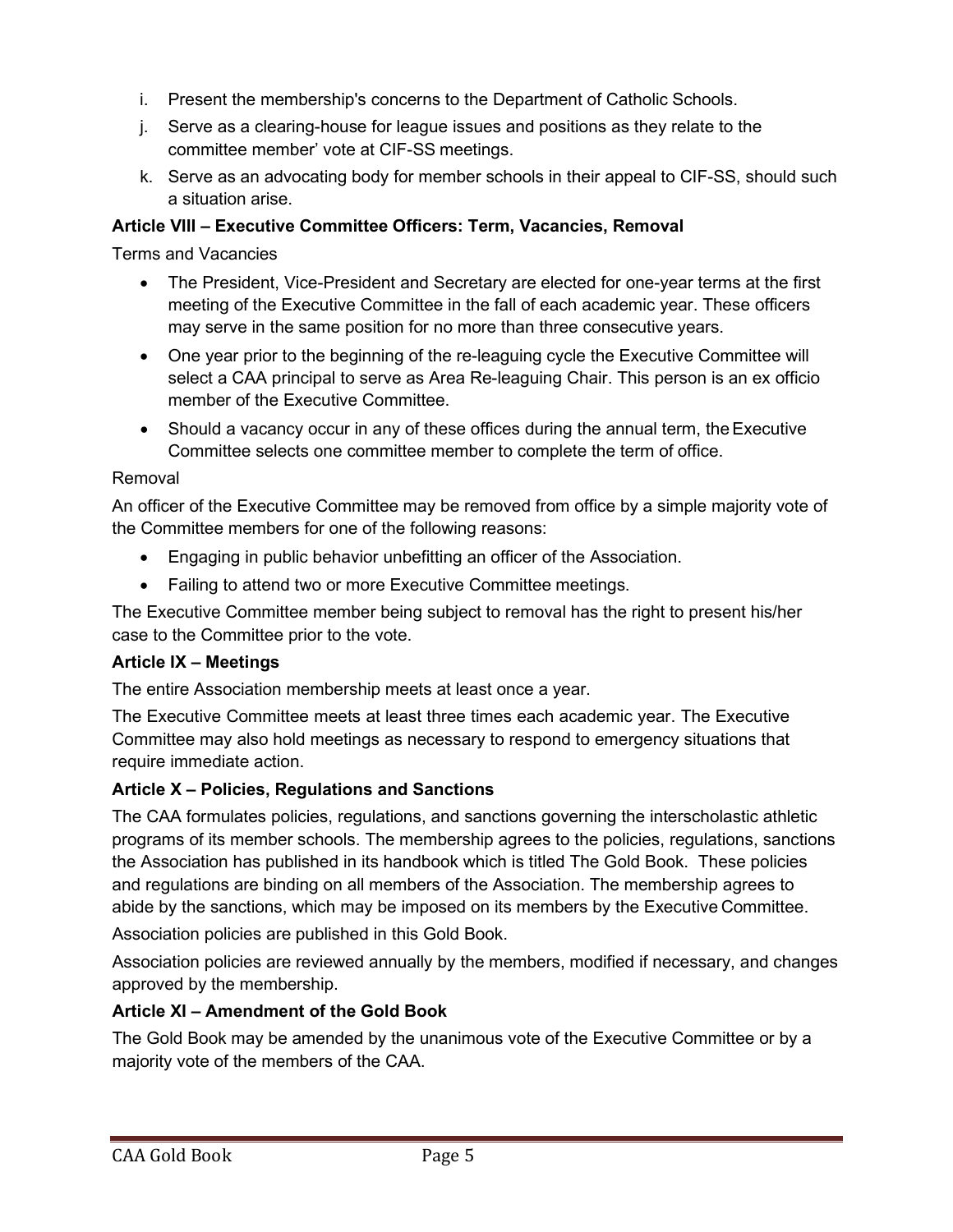#### <span id="page-6-0"></span>**Section Three: Policies**

Schools are encouraged to publish appropriate sections of these guidelines, e.g. in the student parent handbook, and in every way possible to make these policies known by all school shareholders.

#### **The principal must take full responsibility for all aspects of the athletic program. To do so the principal must become thoroughly familiar with and involved in enforcement of CAA and CIF rules, regulations and guidelines.**

The guidelines for each responsible school public are delineated in the following sections.

#### <span id="page-6-1"></span>**Article I – Athletic Director**

- Supervises the conduct of coaches and team participants.
- Develops a school athletic policy and procedures handbook which includes the school's statement of ethics and guidelines for the implementation of these ethics.
- Ensures all Catholic varsity athletic events begin with a prayer led by a school official or designee over the public address system. If there is no public address system, the two Catholic schools are encouraged to meet before the event to pray together.
- Develops facility and crowd control plans for athletic events in cooperation with the appropriate administrators.
- Assigns competent individuals as chain crew, scorers, timers, etc., who know how to do their job in accordance with CIF guidelines.
- Chooses game/event announcers who are mature individuals. Instructs them to perform their duties in a reasonable, non-partisan and professional manner.
- Supports all sports officials.
- Insists that coaches and other members of the school community involved in the athletic program adhere to the rules, regulations and guidelines promulgated by the CAA (*Play Like a Champion Today*) and the CIF (*CIF Operating Principles/Pursuing Victory with Honor, Blue Book, Article 1, 12*).
- Communicates the Christian expectations for participants and spectators to all visitors including elementary school and public school students.
- Alerts the visiting school to special circumstances surrounding the event, e.g., homecoming, dedications, special award nights, pre-game and half-time ceremonies, etc.
- Establishes cooperative and effective relationships with local law enforcement.
- Encourages local businesses to participate in and to promote the school's athletic program.
- Refrains from recruiting activities designed to lure coaches or athletes away from other schools. Announcements of job openings may be published and sent to schools.
- Removes spectators from athletic events who display unsportsmanlike behavior.
- Reports such behavior to the principal so appropriate disciplinary action may be taken.

#### <span id="page-6-2"></span>**Article II – Coaches**

• Work with administrators, staff and faculty to educate students regarding activity rules and the appropriate Christian behavior of players and spectators.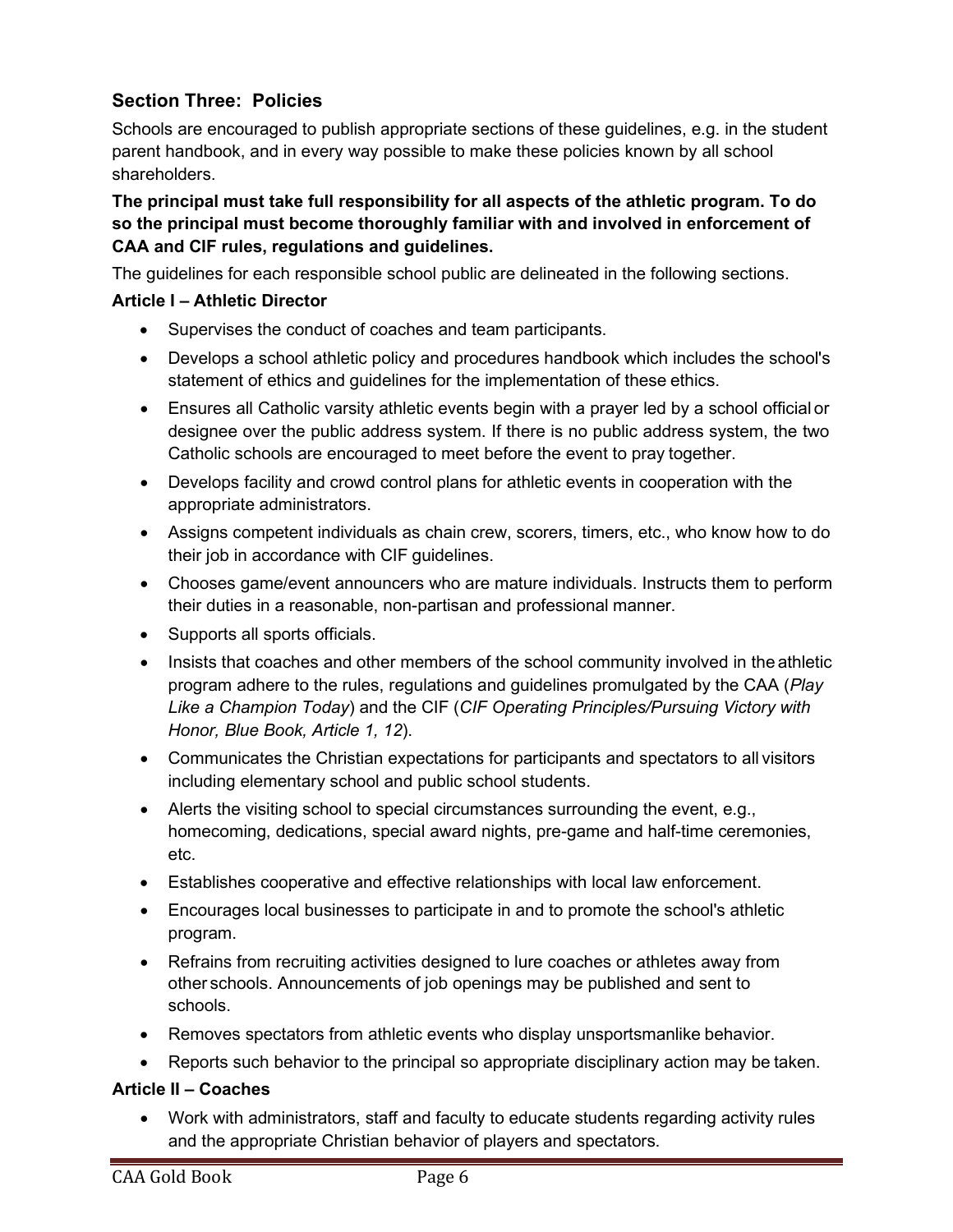- Serve as good Christian role models for their players. The coach's behavior on and off the field must be exemplary toward players from other schools, their coach, and the event officials.
- Develop a positive collegial relationship with opposing coaches, e.g. avoid "running up the score", welcome opposing coaches to game facilities, introduce self to opponents, shake hands after games, give clear explanations of game management issues, interact professionally at all events including league meetings.
- Establish a positive relationship with members of their own team. While insisting on reasonable standards of discipline, coaches may never physically or verbally abuse or degrade team members under the guise of maintaining discipline or achieving maximum performance.
- Are positive in their remarks to event officials. Badmouthing officials sets a poor example for players and frequently results in adverse rulings, which may hurt the individual or the team. Coaches should consider that "badmouthing" another team, school, coach or official reveals their own lack of discipline and immaturity.
- Remove a participant who displays unsportsmanlike conduct. Undesirable activity on the part of a player(s) should be reported to the principal so that appropriate disciplinary action can be taken.
- Are good hosts to opponents. Treat them as guests. Be a good guest at other schools. Treat them as hosts.
- Adhere to CIF and CAA rules and regulations regarding undue influence.

#### <span id="page-7-0"></span>**Article III – Players**

- Serve as a positive example by exercising self-control and good sportsmanship. Players are encouraged to shake hands with players on the other team at the conclusion of a game.
- Accept both victory and defeat with pride and good sportsmanship in accord with CAA expectations (*Play Like a Champion Today*) and CIF guidelines (*CIF Operating Principles/Pursuing Victory with Honor, Blue Book, Article 1, 12*).
- Accept seriously the responsibility and privilege of representing your school community.

#### <span id="page-7-1"></span>**Article IV – Faculty and Staff**

- Communicate the philosophy of the Catholic high school interscholastic athletic program to players, coaches, faculty, staff, parents and spectators.
- Hold appropriate student assemblies to emphasize and explain guidelines for behavior for the coming season.
- Place strong emphasis on implementing the athletic philosophy during the new student orientation programs.
- Discourage activities that denigrate an opposing school and its programs.
- Make appropriate reminders to students of the spirit and letter of the athletic code prior to events where problems may occur.
- Use announcements and posters to promote school spirit and good sportsmanship at events.
- Ensure signs and posters are positive and approved by the appropriate staff member at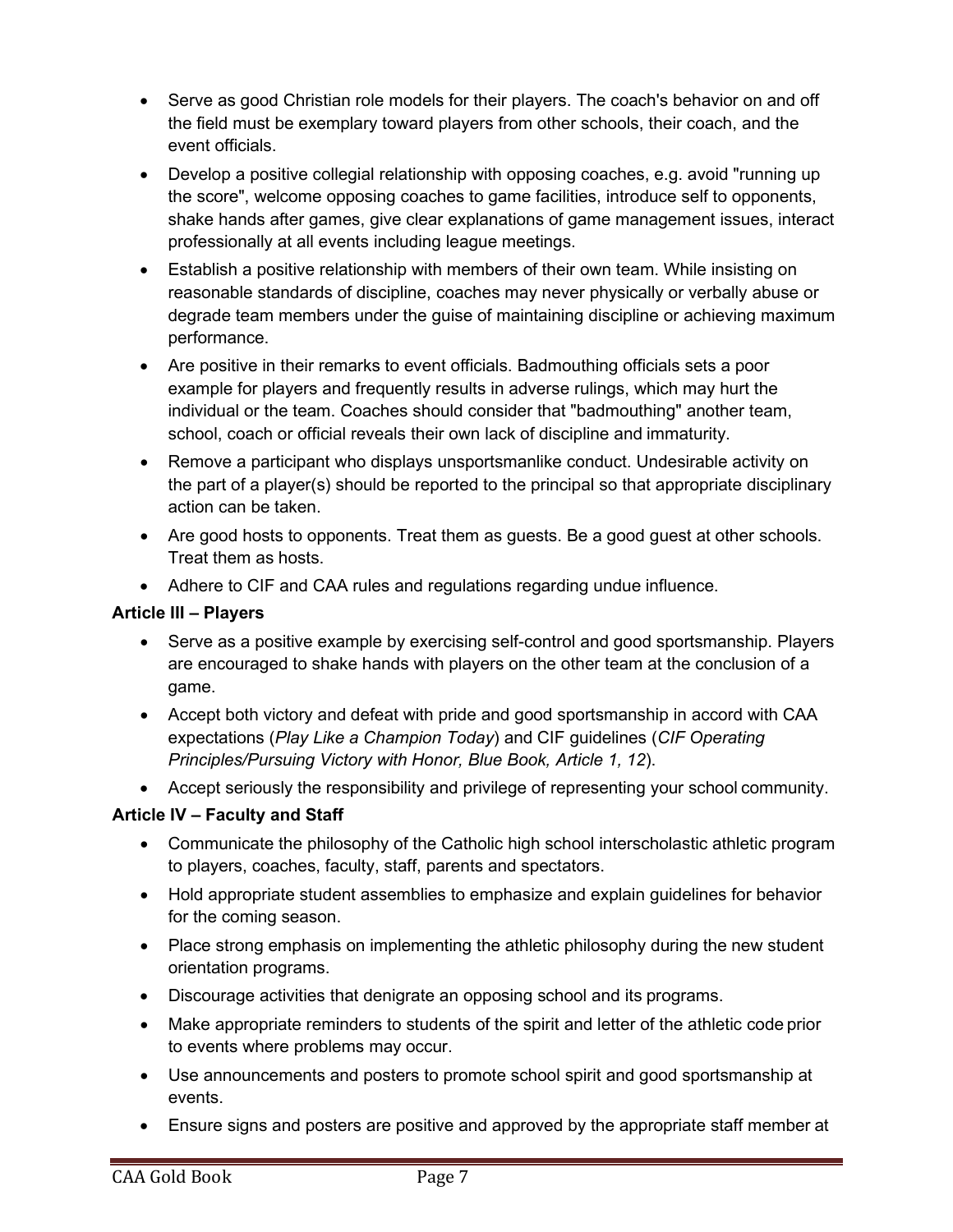the school.

- Involve all of the school staff in support of the CIF (*CIF Operating Principles/Pursuing Victory with Honor, Blue Book, Article 1, 12*) and CAA ethics codes (*Play Like a Champion Today*).
- Encourage the presence of members of the school staff and faculty at athletic events.
- Select and employ teachers and coaches who accept and believe in the school's philosophy in reference to athletics. Ensure that coaches' employment agreement contain a clause requiring adherence to the spirit and letter of the athletic code.
- Develop a carefully planned supervision and security schedule for all athletic events.
- Encourage support activities that promote school spirit and community pride, like band, drill team, pep or spirit groups, cheerleaders.
- Ensure pep bands adhere to CIF guidelines.
- Prohibit students from taunting the other school's players.
- Encourage athletes to become involved in school and community service.

#### <span id="page-8-0"></span>**Article V – Students**

- Promote pre-game interest and activity so that the athletic program is shared by all, not just athletes. Give positive support at all rallies.
- Be a good host or guest to the other school. Treat them as you would wish to be treated. Be respectful during the playing of the national anthem, pre-game ceremonies, half-time activities and the singing of the Alma Mater.
- Follow the directions of cheerleaders and security personnel. Stay away from the visiting school's rooting section and avoid any provocative activity. Students involved in unauthorized activity at athletic events should be subject to disciplinary action.
- Stay away from the other school's campus and vicinity prior to and after athletic events (except on official school business). Any vandalism or destruction of another school's property will subject the student to severe disciplinary action.
- Stay out of playing areas.

#### <span id="page-8-1"></span>**Article VI – Spirit Squads**

- Encourage positive support. Refrain from negativity.
- Choose the appropriate cheers at the right time, insuring that cheering is positive and does not inflame or incite rooting sections and spectators. Do not use cheers which use the other school's name, colors, symbols, mascots, coaches or players' names. Do not use cheers which are aimed at game officials. Booing is never an expression of good sportsmanship.
- Do not conduct cheers at the same time as the visiting cheerleading squad. Discourage all behavior designed to deliberately distract a player.
- Adhere to all CAA and CIF regulations on the use of noisemakers and musical instruments at athletic events.
- Keep pep rallies positive. Build skits around your team, not the opposing team. Never belittle, degrade or put down the other school. Posters, banners, etc., used at rallies and games must follow the same guidelines. Do not use provocative words such as "kill", "bury", and "cripple", etc.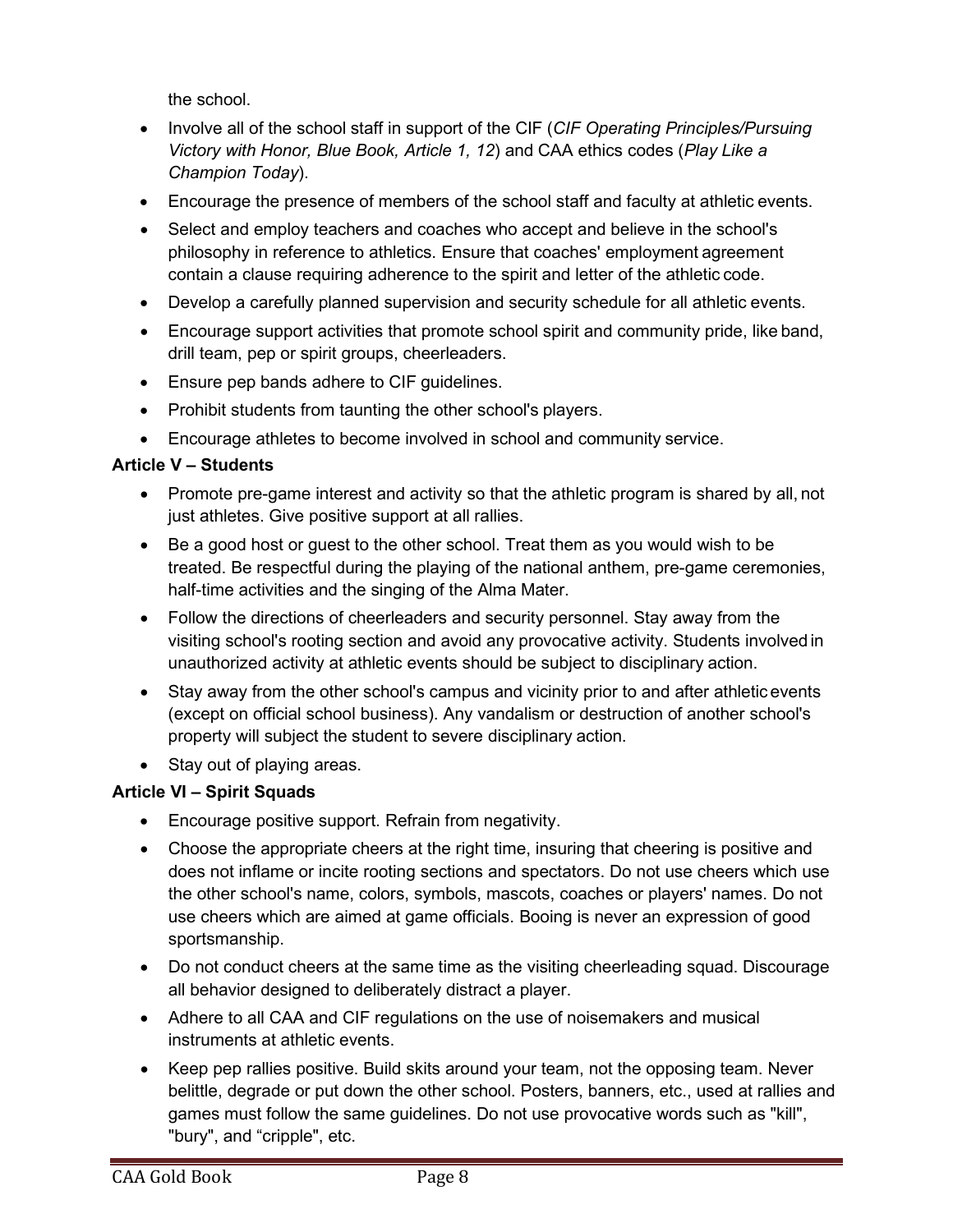• Work cooperatively with the other school's team and cheerleading squad.

#### <span id="page-9-0"></span>**Article VII – Parents**

- Insist that their sons and daughters adhere to the high standards of good sportsmanship on and off the playing field as athletes and/or spectators.
- Support the school athletic program through participation in booster clubs, security programs, and by attendance at athletic events.
- Set a good example by their positive behavior at athletic events.

#### <span id="page-9-1"></span>**Article VIII – Game/Event Announcers**

- Present in an impartial and objective manner (without personal and/or editorial comments) the facts of the game; he/she is not a play-by-play announcer.
- Remind spectators of proper sportsmanlike behavior.

#### <span id="page-9-2"></span>**Article IX – Media**

School personnel who deal directly with media personnel must be sensitive to conveying anything that could be construed by the media as an attempt to influence or censor their reporting. Therefore, the school representative:

- Encourages the media to report events in a responsible manner. This includes acknowledging good sportsmanship.
- Makes the media aware that the school community appreciates responsible reporting.
- Encourages the media to refrain from editorializing about the quality of officiating, the judgment of coaches and/or player competency.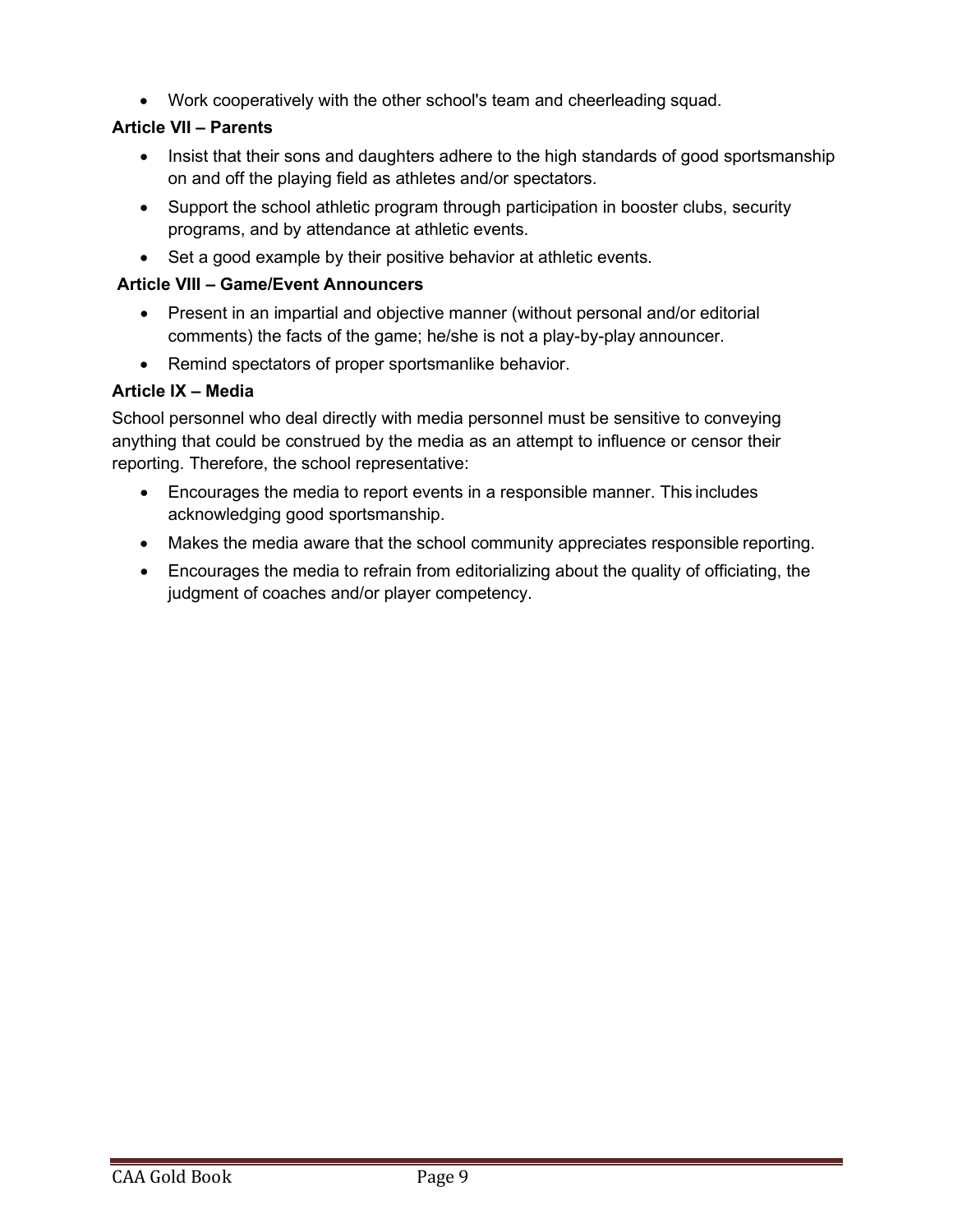#### <span id="page-10-0"></span>**Section Four: Procedures, Regulations, Sanctions**

#### <span id="page-10-1"></span>**Article I – Contact with CIF**

- Contact with the CIF should be made only by the Principal or his/her designate.
- Before contacting the CIF Southern Section or State Office, the CAA President must be notified by the member school principal in the following cases:
	- $\circ$  Matter of protest, complaint or eligibility question regarding anotherschool's student athlete.
	- $\circ$  Inquiry regarding a matter which may be the basis for a later protest/complaint.

#### <span id="page-10-2"></span>**Article II – Protests**

- 1. All protests are to be handled by the Principals of the schools involved according to the rules of their league constitution.
- 2. For schools within the same league, within two weeks of an incident, either Principal may present the matter to the league for resolution if the Principal believes progress toward solution is not being made. If the CAA member schools do not belong to the same league, they may appeal directly to the CAA Executive Committee. The league may assume jurisdiction over the matter if notoriety or if harm to other members of the league may result.
- 3. A Principal may appeal a league decision to the CAA Executive Committee.
	- a. Five weeks after the incident, at the request of the league or CIF-SS, the matter not having been resolved, the CAA takes jurisdiction over the dispute or protest.
	- b. The president, vice-president and secretary of the CAA Executive Committee constitute the Protest Hearing Board. The Board may give a decision or refer the protest to the full Executive Committee.
	- c. If one of the CAA officers is Principal of an involved school, the president shall appoint any member of the CAA Executive Committee to the Protest Hearing Board.
- 4. A Principal may appeal the CAA decision to the CIF Southern Section.

#### <span id="page-10-3"></span>**Article III – Rule Violations**

A rule violation refers to the breaking of CAA Gold Book and CIF Blue Book regulations not covered in a game protest.

- A Principal who becomes aware of a rule violation is expected to discuss the alleged violation with the Principal of the offending school.
- If the reporting Principal is not satisfied with the discussions, he/she is expected to report the alleged violation to the appropriate league officials.
- The league is to refer their decisions to the CAA Executive Committee.
- In cases of major violations, a reporting Principal may go directly to the CAA Executive Committee.
	- $\circ$  The CAA officers (president and vice-president) are to ascertain if a reasonable cause exists for the CAA to pursue an investigation into the alleged violations. They may also refer the matter back to the schools or to the league.
	- $\circ$  Upon the CAA officers' decision the president may appoint a Violation Investigation Committee. The Committee reports to the CAA Executive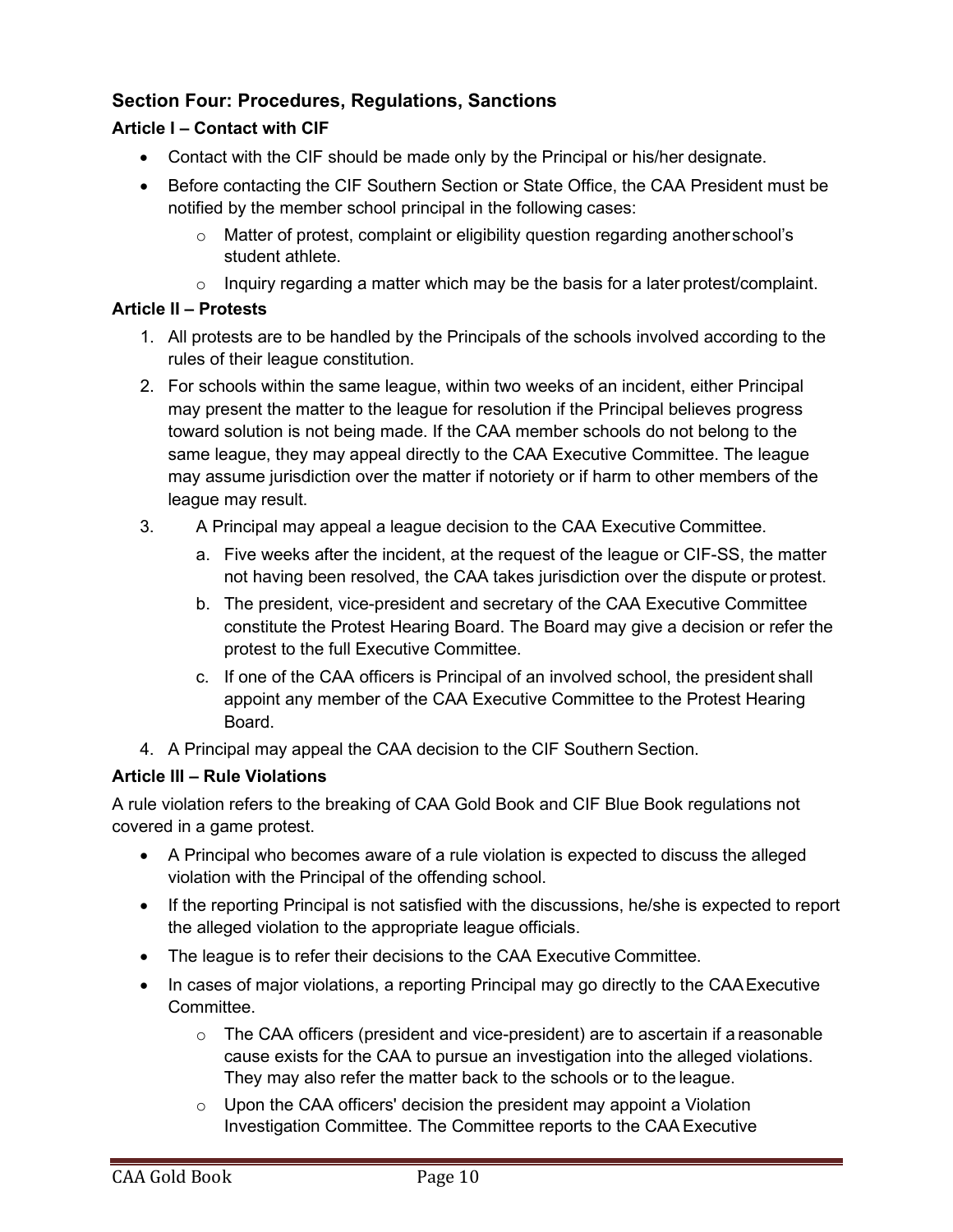**Committee** 

• The time requirement mentioned in Article II – Protests,  $#2 \& #3$  also applies for violations.

#### <span id="page-11-0"></span>**Article IV – Recruiting Regulations/Undue Influence**

The use of "undue influence" (as defined by CIF Blue Book, Section 510) by a high school to secure the attendance of a student is forbidden by the CIF by-laws and contrary to the principles of the CAA. Therefore:

- Preferential treatment of athletes in any admission policy or procedure is forbidden.
- High schools are forbidden by the CAA and the CIF to recruit students on the basis of athletic ability.
- No athletic scholarship may be offered by any person, group or school. To approach a girl or boy with the invitation to participate in athletics and have her or his tuition and/or any other expenses paid for is considered an athletic scholarship.
- Tuition assistance to a student is offered on the basis of verifiable financial need only. High schools are forbidden to offer preferential tuition assistance to students on the basis of athletic ability.
- No member of a staff, or any member of an organization connected with a school, may visit, write or telephone the home of a prospective athlete to induce her or him toattend a particular school. Neither student athletes nor their parents nor other relative may be contacted by coaches or booster club members, nor by anyone else formally or informally representing the school.
- Any contact initiated by prospective student athletes and/or parents is to be handled by the Principal or other appropriate members of the administrative staff.
- Catholic high school administrators may inform Catholic elementary schools about their programs and facilities. The high school Principal or other members of the administrative staff may visit elementary schools to inform groups of students and/or parents about the high school programs.
- A school may hold a general open house, information program, scholastic tournament or sports camp for the purpose of promoting interest in its school. A sport/athletic specific open house is not permitted.
- Coaches may not have pre-enrollment contact with students or their parents as per Section 510 of the CIF Blue Book.
- In the case of transfer students, the Principal of a school to which a student has applied should contact the Principal of the school of attendance to ascertain that there has been no indication of "undue influence".

Penalties for illegal recruiting may include:

- The athlete involved is ineligible at the school in question according to CIF regulations.
- Any school personnel involved may be subject to suspension or dismissal;
- The school is reprimanded publicly, put on probation and excluded from play-offs; or suspended from interscholastic athletics.

Elementary school principals or others who wish further clarification of these regulations may contact their local Catholic high school Principal or the president of the CAA.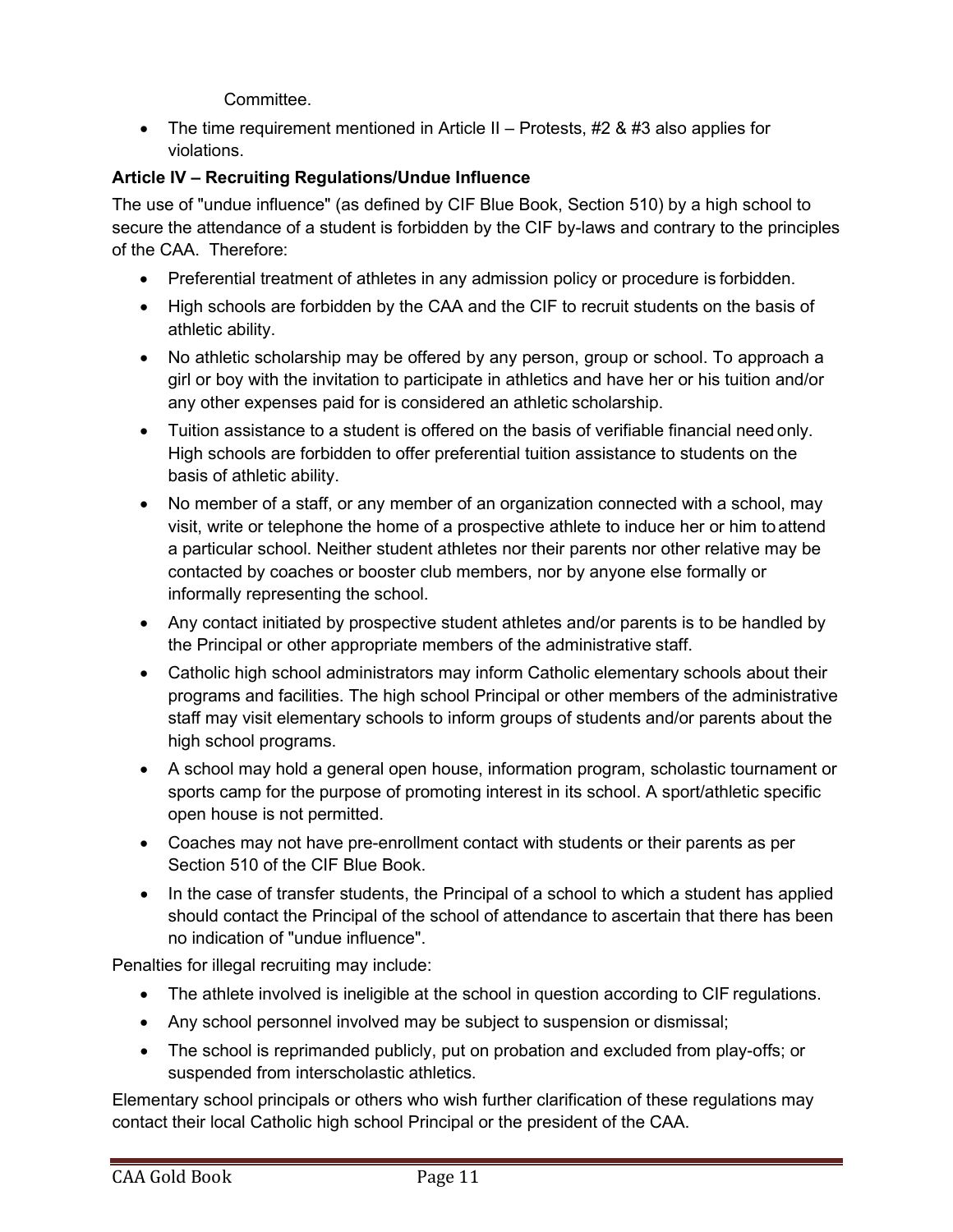#### <span id="page-12-0"></span>**Article V – Sanctions**

Violations of the spirit or the letter of policies and regulations put forth in the Gold Book or the Blue Book may incur sanctions by appropriate authorities. Sanctions may be imposed by the Principal, by the league, or by the CIF Southern Section.

- By the Principal:
	- $\circ$  Written reprimand to be placed in the file of the individual school administrator, coach, and/or student athlete concerned.
	- o Suspension from coaching duties for a specified period of time.
	- $\circ$  Suspension of student athlete(s) from participation in sport(s) for a specified period of time.
	- o Placement of coach/student athlete on probationary status.
	- o Termination of coaching employment agreement.
	- o Expulsion of student athlete(s) from school.
	- o Forfeiture of one or more athletic contests.
	- o Any combination of the above.
- By the League (when sufficient action is deemed not to have been taken by the Principal):
	- o Written reprimand to the school(s) concerned, to be retained in league files.
	- $\circ$  Written reprimand to Principal, athletic director, coach, and/or student athlete(s) involved, through appropriate channels.
	- $\circ$  Forfeiture of specified athletic contest(s).
	- $\circ$  Placement of school(s) on probation for a specified period of time, either by individual sport or entire sports program. Could be combined with denial of league championship and/or play-off representation.
- By the CAA (when sufficient action is deemed not to have been taken by the Principal and or the league):
	- o Written reprimand to league, school, Principal, athletic director, and/or coach through appropriate channels.
	- o A recommendation to the CIF that the school:
		- be placed on probation (by sport or program) for a specified period of time;
		- forfeit appropriate athletic contests
		- be suspended from engaging in league competition by sport or season.
- By the CIF Southern Section under Section 510 of the CIF Blue Book.

N.B. Action taken at any level against an individual, school or league may be appealed through established procedure to the next level.

#### <span id="page-12-1"></span>**Article VI – Elementary School Tournament Regulations**

To ensure that elementary school tournaments hosted by member schools are under proper supervision, and to avoid any appearance of "recruiting" in the staging of such events, the following regulations are to be followed by member schools.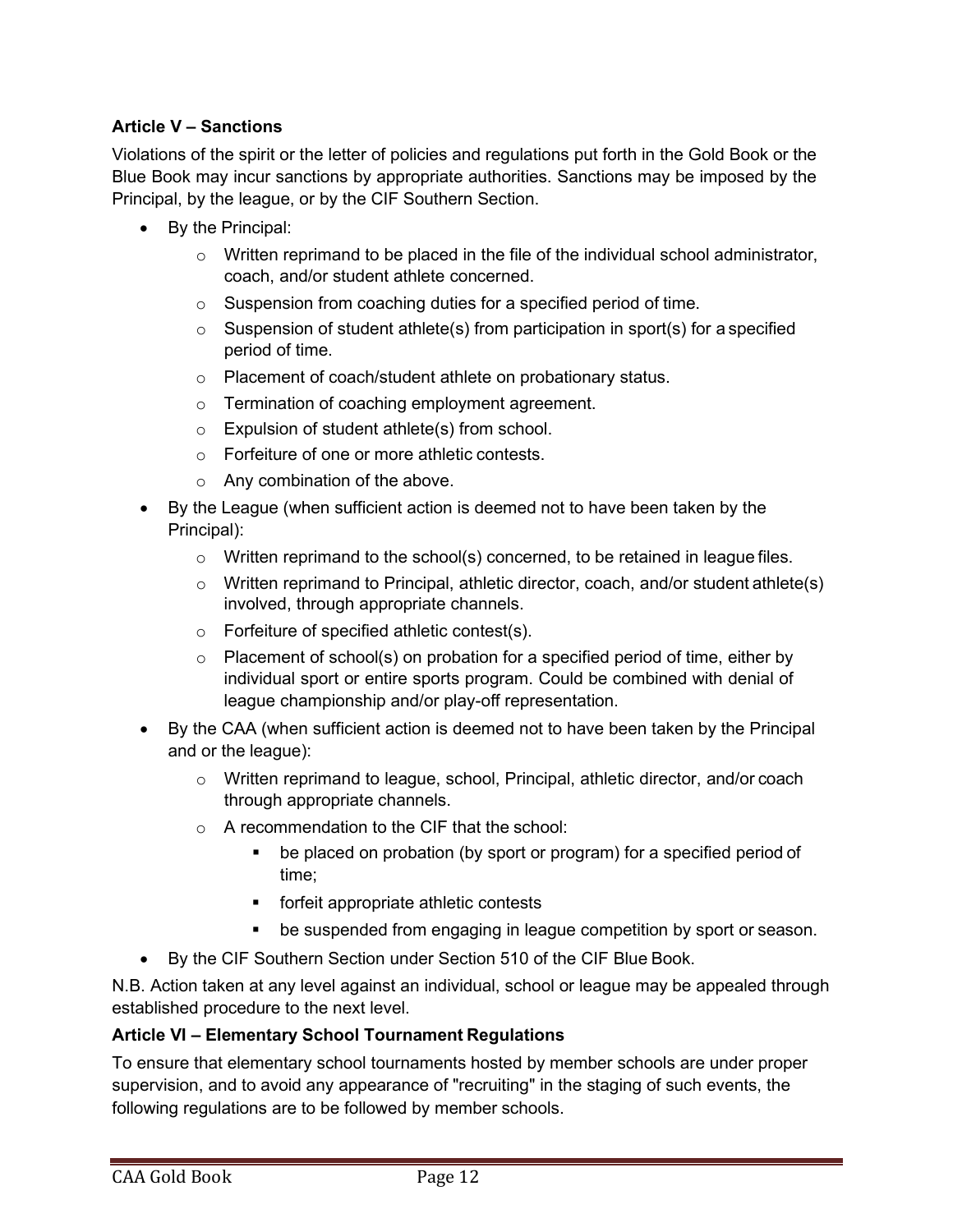Schools may provide the following:

- Facility (gym, fields, locker rooms, etc.)
- Concessions (high school keeps monies received)
- Officials

As to other areas of concern, the following apply:

- All quidelines contained in CIF Blue Book Section 510 regarding undue influence must be adhered to.
- The Tournament Director must be a person not affiliated with the hosting member school.
- The Agency that is conducting an activity at a member high school must be either an elementary school, service club or organization such as Boys club, Lions club, Rotary, YMCA, Knights of Columbus, NJB, etc.
- All checks for tournament fees must be made out to the outside agency **not** to the member high school.
- All literature pertaining to the tournament must come from the outside agency and must refer to the member high school only as a place where the games are going to be played.
- Booster Club participation is limited to providing operational assistance at an athletic event, such as parking, door control, ticket takers, concession stand operators, etc. Boosters are also considered as an extension of the high school program and in no way may sponsor or be directly in charge of the athletic event.

These policies and guidelines apply to all member schools of the CIF Southern Section.

#### <span id="page-13-0"></span>**Article VII – Re-leaguing**

The listed policies will be followed for re-leaguing in the Parochial Schools Geographic Area:

- 1. The re-leaguing process will be conducted according to the written policies received from the CIF Southern Section and those contained in this Gold Book.
- 2. The role of the Executive Committee is to facilitate the re-leaguing process in accordance with the CIF-SS guidelines (Appendix A) and the guidelines delineated in this Gold Book.
- 3. The Executive Committee will provide each member school with a School Profile Form and the criteria for re-leaguing. The Executive Committee shall be responsible for the distribution of the completed School Profile Forms to all member schools.
- 4. All re-leaguing meetings will be conducted in compliance with the Brown Act.
- 5. The facilitator schedules and runs all re-leaguing meetings.
- 6. The Executive Committee will propose candidates to the membership for consideration for the roles of facilitator, parliamentarian and secretary.
- 7. The membership will vote to select the facilitator, parliamentarian and secretary. The membership may determine that this vote will be taken by means of snail mail, fax or email.
- 8. The concept of collegiality and not parliamentary procedure will govern the conduct of the re-leaguing meetings.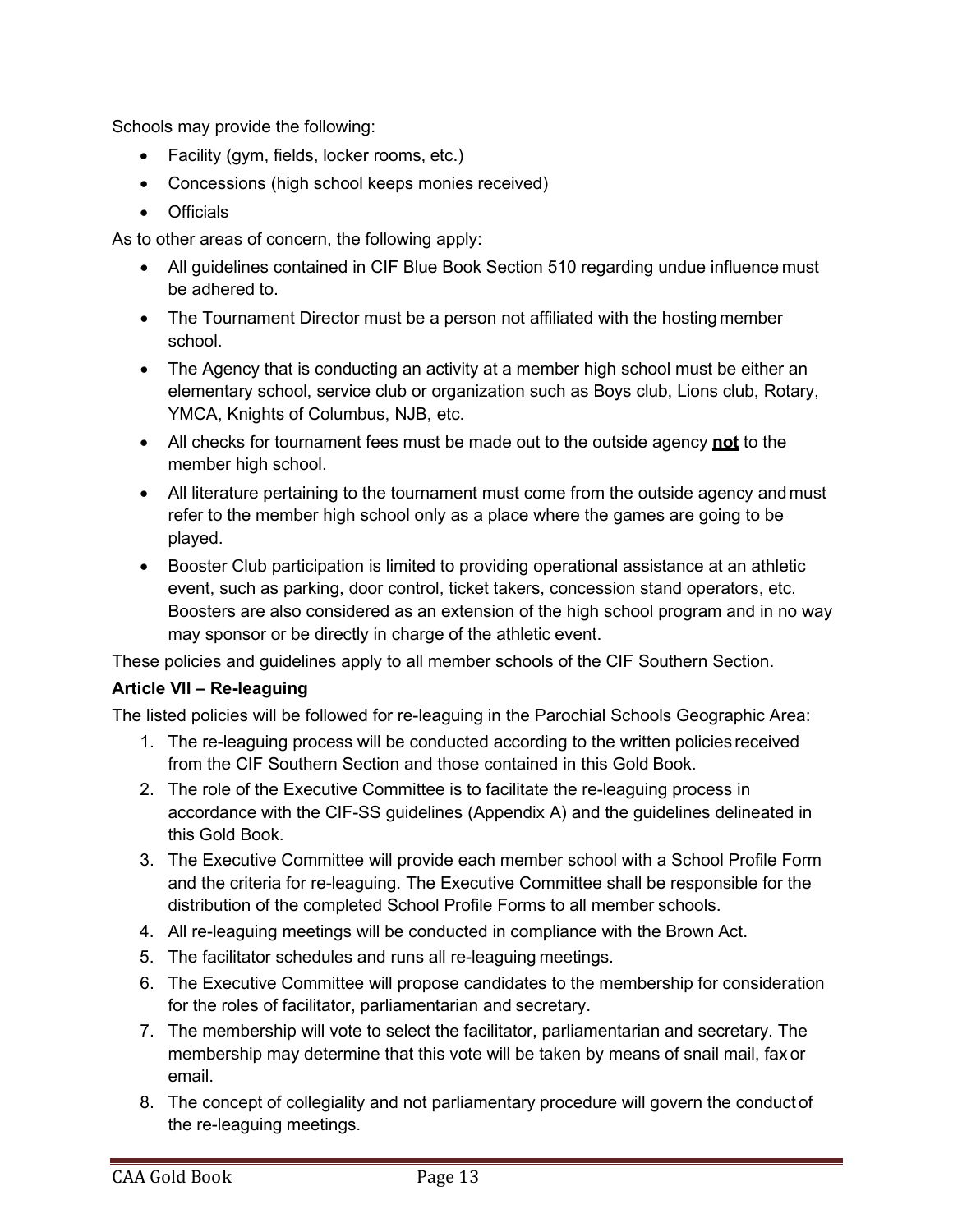- 9. Voting members are the member school principal or one person designated by the member school principal. Written documentation of said designation must be on file with the CAA President and the Area Re-leaguing Chair.
- 10. All schools will be leagued according to the criteria established by the CIF Southern Section: enrollment, geography and competitive equity.
- 11. Two sets of leagues will be formulated: one for football and one for all other sports. Only voting members of schools with football will vote on football re-leaguing proposals.
- 12. Re-leaguing proposals submitted must:
	- a. Be proposed by a CAA principal and sent via email to the Area Re-leaguing Chair. Proposals must be received by voting members at least seven calendar days before a vote is taken. The Area Re-leaguing Chair is responsible for assigning a number to each proposal and ensuring each member has received a copy at least seven calendar days prior to the vote.
	- b. Include all schools in the Parochial Schools Geographic Area.
	- c. Be supported with a written rationale for the proposal.
- 13. A proposal, once distributed to all member schools in accordance with the guidelines stated above, is considered as having been placed before the membership for a vote.
- 14. The author of each proposal is given five minutes before the assembled membership to present his/her proposal. After the author's presentation each principal, designated person or member of the public is permitted to speak for no more than three minutes on the author's proposal. Then the original author is given one minute to speak to make clarifications.
- 15. Proposals may not be amended during the re-leaguing meeting.
- 16. All votes taken during re-leaguing meetings must be public roll call votes. All roll call votes are taken alphabetically by school. Consequent roll call votes are taken alphabetically beginning with the second school, then the third, etc.
- 17. Procedures for adopting a proposal are listed in the tables below:

#### **If only one proposal has been submitted:**

- After any discussion per #14 above, the membership moves immediately to a public roll call vote.
- If the proposal receives a simple majority, it is adopted.
- If the proposal does not receive a simple majority, the process detailed in #12 above begins anew.

| If only two proposals have been submitted:                                                                                                |  |
|-------------------------------------------------------------------------------------------------------------------------------------------|--|
| After any discussion per #14 above, the membership moves immediately to<br>$\bullet$<br>a public roll call vote.                          |  |
| Each of the two proposals is voted on individually only after the full<br>$\bullet$<br>presentation of both proposals.                    |  |
| If neither proposal receives a simple majority, the process detailed in #12<br>$\bullet$<br>above begins anew.                            |  |
| If only one of the two proposals receives a simple majority on the first public<br>$\bullet$<br>roll call vote, that proposal is adopted. |  |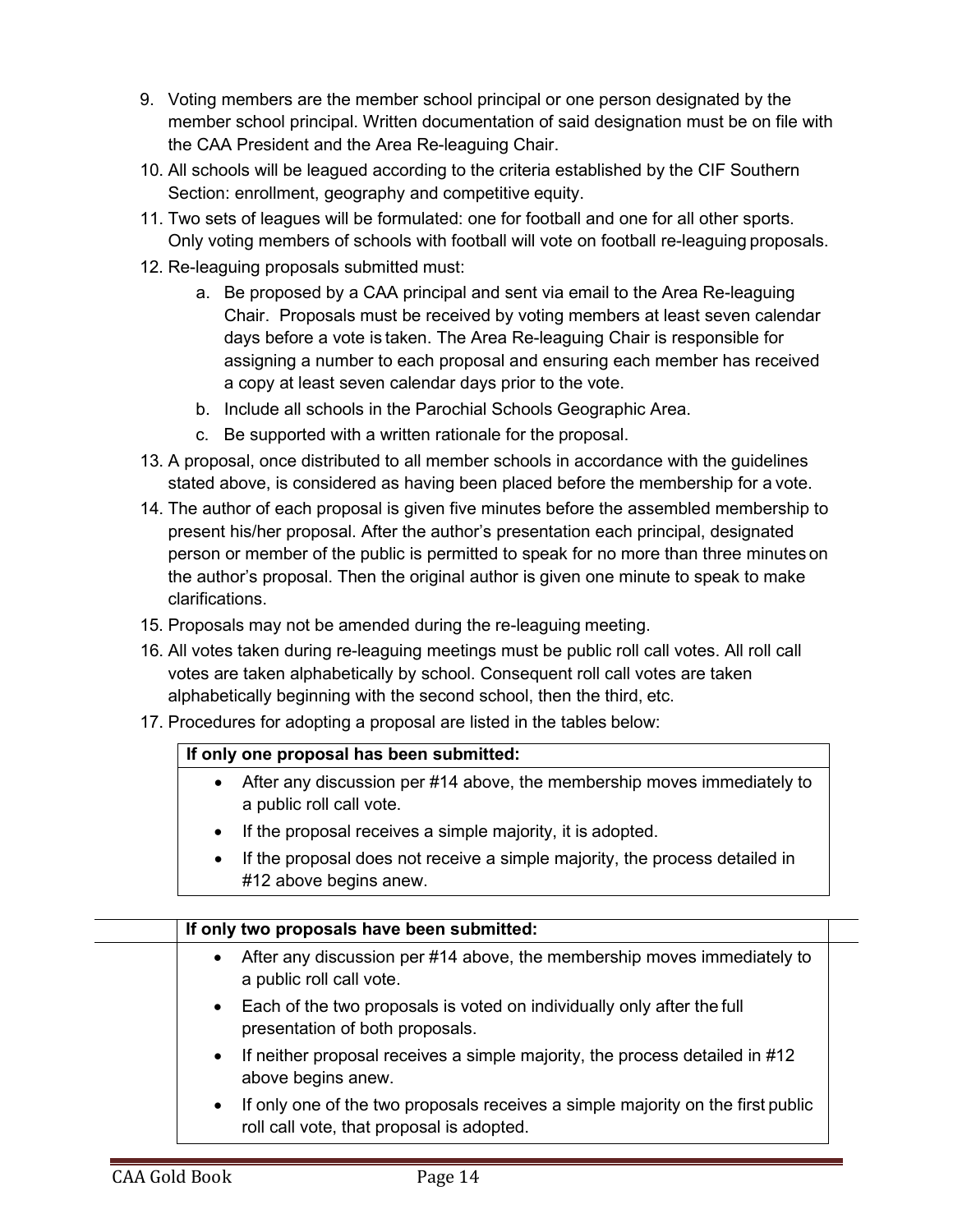If both proposals receive a simple majority, a second public roll call vote is taken for one proposal only; the proposal receiving a simple majority is adopted. If neither receives a simple majority on the second public roll call vote (because of the number of abstentions), the process detailed in #12 above begins anew.

#### **If three or more proposals have been submitted:**

- After any discussion per #14 above, the membership moves immediately to a public roll call vote.
- Each of the proposals is voted on individually only after the full presentation of all proposals.
- On the first public roll call vote, only proposals receiving a simple majority will go forward to the second ballot. If no proposal receives a simple majority, the process detailed in #12 above begins anew.
- If only one of the proposals receives a simple majority, it is adopted.
- If two proposals receive a simple majority, a second public roll call vote is taken for one proposal only; the proposal receiving a simple majority is adopted. If neither receives a simple majority on the second public roll call vote (because of the number of abstentions), the process detailed in #12 above begins anew.
- If three or more proposals have received a simple majority on the first public roll call vote, the voting members move to a second vote. On the second public roll call vote each member votes for three proposals. (If there are only three proposals, the voting process moves to the next step.) The top three proposals are moved forward to the next ballot. If there is a tie for the third proposal, a public roll call vote is taken between the two tied proposals to choose the third proposal.
- On the next public roll call vote, each member votes for one proposal only. If any of the three proposals receives a simple majority, the proposal is adopted.
- If none of the proposals receives a simple majority and time remains to schedule another re-leaguing meeting, the members may vote to adjourn and schedule a future meeting; in this case the process detailed in #12 begins anew.
- If the members reject the proposal to schedule another meeting or if time does not permit another meeting, the members proceed to the following step.
- The proposal receiving the fewest votes in the last public roll call vote is eliminated. If there has been a tie for the second and third proposal(based on number of votes), a public roll call vote is conducted to determine the second proposal.
- The proposal receiving the most votes on the next public roll call vote is adopted.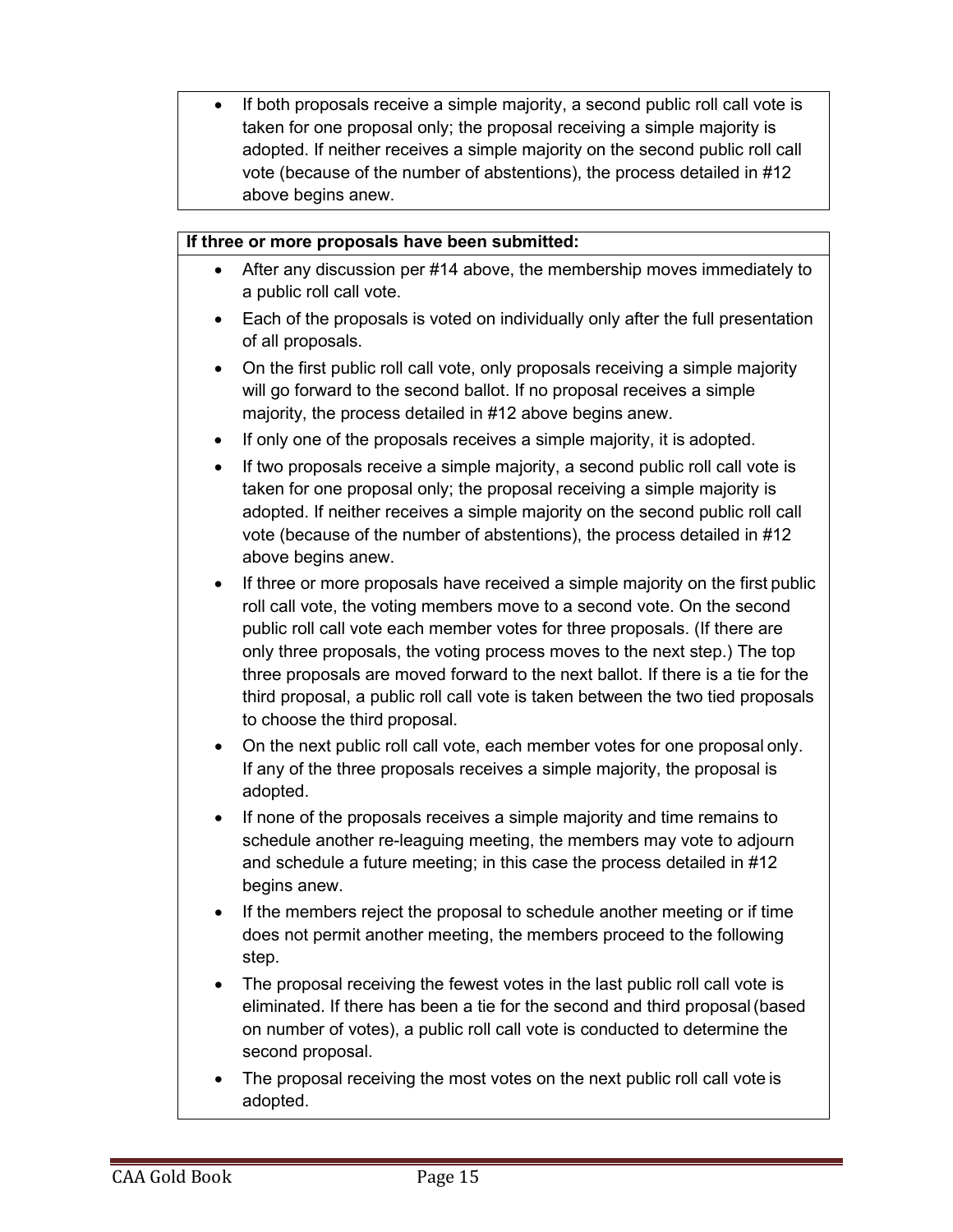The Area Re-leaguing Chair has the responsibility to submit the Parochial Schools Geographic Area league configurations to the CIF Southern Section for final approval.

#### **APPENDIX A CIF-SS GUIDELINES FOR RE-LEAGUING**

The purpose of this manual is to provide releaguing chairpersons with procedures to following leading their geographic area in the development of a final releaguing proposal. This manual will attempt to give the area re-leaguing chairperson the tools to lead the group of schools in arranging the schools into leagues that provide for the best athletic experience possible within the bounds of the CIF rules and reality.

#### **OBJECTIVE**

The objective of the area re-leaguing committee is to produce a proposal for league placement of all schools in the geographic area that has the approval of a majority of the current leagues in that geographic area.

#### **DEFINITIONS**

Area Placement: The process that places a school in a geographic area.

Area Releaguing Committee: This committee is made of representatives of each school in a geographic area (e.g. Small Schools Releaguing Committee).

CIF Southern Section Council: The legislative body of the Southern Section made of representatives elected by any representing leagues.

CIF Southern Section Executive Committee: The executive body of the Southern Section made of representatives elected by and representing the geographic areas.

Geographic Area: A group of schools usually grouped by geographic proximity. Exceptions are the Small Schools Area and the Parochial Area. There are ten geographic areas.

Re-leaguing: The process in which the schools in a particular geographic area divide themselves into leagues.

Re-leaguing Committee: This committee is made of the chairs of each Area Releaguing Committee. This committee receives the releaguing proposals from each geographic area and hears appeals from schools. It sends releaguing proposals to the Council for final approval.

Re-leaguing Criteria: The basis of decisions placing schools into leagues. The Blue Book recommends three unweighted criteria; competitive equity, geography and enrollment.

#### **BACKGROUND**

Re-leaguing is the process the section goes through periodically to rearrange league compositions in order to provide for leagues that best serve schools and their student teams. The releaguing process is in two parts, the first of which must be completed before the second part can be accomplished.

The first part is called Area Placement. Area Placement is the operation of establishing which schools belong to each geographic area. During the Area Placement process schools may desire to change their geographic area placement.

The second part is called Re-leaguing. Re-leaguing is the process whereby, through a mutually agreed upon process, the schools assigned to a geographic area arrive at a list of leagues which accommodate all the schools in the geographic area. This process balances the needs of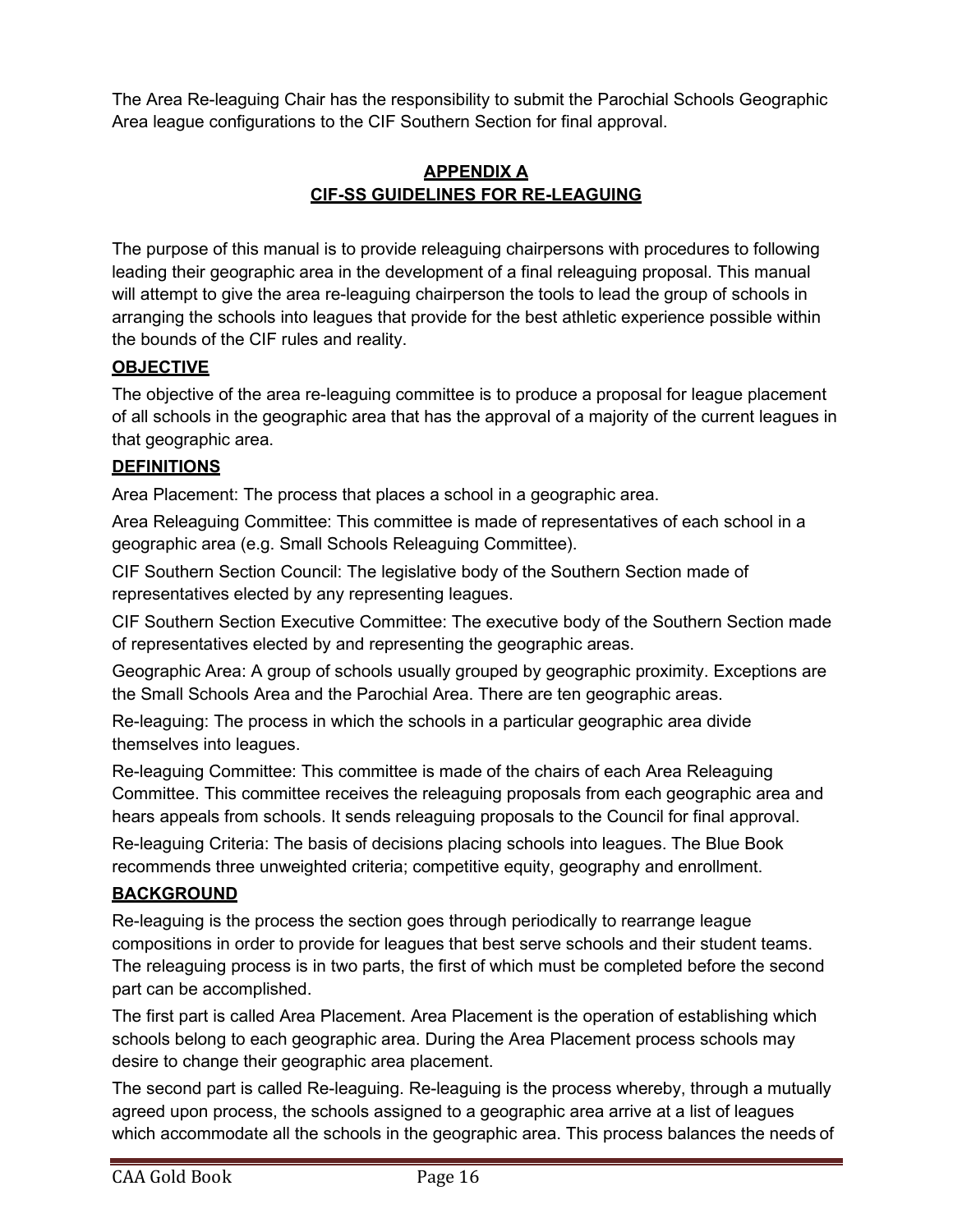the individual schools with the needs of schools as a group, resulting in league configurations.

Because there are many schools, administrators, athletic directors and coaches involved with varied opinions regarding what are the best league configurations, there is the potential for widely divergent views, some of which are strongly held. It is a necessary process and it is very important that it is done in a manner acceptable to the representatives of the schools.

#### **BLUE BOOK SECTIONS**

Article 32.5 – Area Placement and Releaguing

Article 512 – League Realignment Cycle

#### **BROWN ACT**

The Council, Executive Committee, Releaguing Committee, each Area Re-leaguing Committee and leagues are all subject to the Brown Act state law, which provides for open meetings. This legislation provides, among other things, requirements relative to agendas, meeting procedures and who is able to attend and participate.

Decisions by covered bodies may be invalidated if Brown Act regulations are not followed.

#### **PARTICIPANTS**

Area Re-leaguing Chair: Appointed by the Commissioner, leads his/her geographic area in developing a releaguing proposal and serves on the Re-leaguing Committee

Parliamentarian: Chosen by the Area Re-leaguing Committee to serve as a procedure resource. The parliamentarian serves as a resource to the Chair on parliamentary and procedural matters. The Chair is not obliged to follow the advice of the Parliamentarian. The Parliamentarian gives an opinion; the Chair gives the ruling. The Chair is the only officer authorized to decide questions of order or make rulings.

Secretary: Chosen by the Area Re-leaguing Committee to prepare minutes of all meetings.

Committee members: Committee members shall be one person authorized to vote from each school in the geographic area.

Documentation of that authorization must be on file in the Section office. Those not authorized to vote are observers.

#### **VOTING**

All votes must be by roll call and counted. Minutes must reflect the count of yeas, nays and abstentions for every vote taken and records of each roll call vote must be attached to the minutes when sent to the CIF-SS office. Voting is by authorized representatives of schools. However, it should be kept in mind that the final vote of the Council will be by current leagues in the geographic area.

A quorum is a majority of schools in the geographic area. Motions shall be passed by a majority of authorized voters present providing there is a quorum.

Majority vote is over half the votes cast by the quorum present. Two-thirds vote is over twothirds votes cast by the quorum present. Those not voting are not counted in deciding whether it is a majority, two-thirds or unanimous vote.

A tie vote is lost. The Chair may vote to break or make a tie.

Secret ballots are prohibited.

#### **OUTCOME**

The procedures for developing an area releaguing proposal should be in writing and provide for the following: